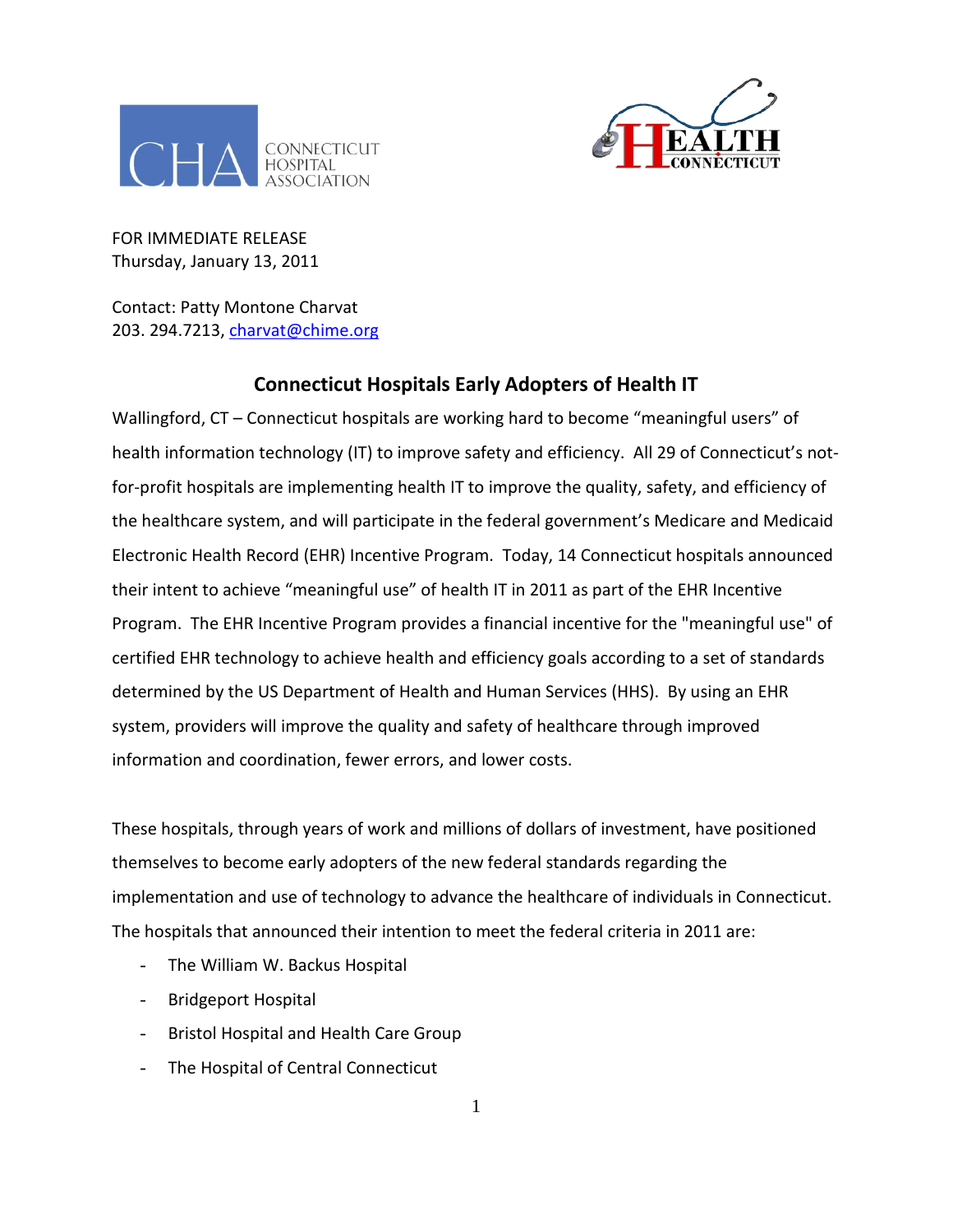- Danbury Hospital
- Day Kimball Hospital
- Griffin Hospital
- Hartford Hospital
- The Charlotte Hungerford Hospital
- Manchester Memorial Hospital (Eastern Connecticut Health Network)
- MidState Medical Center
- Milford Hospital
- Rockville General Hospital (Eastern Connecticut Health Network)
- Stamford Hospital

While all Connecticut hospitals are meaningfully using information technology to improve care, with some involved in complex longer-term projects that exceed government standards and will take several years to implement, the hospitals making the announcement today are those intending to comply with the government standard in 2011. Others will soon follow and all intend to meet the federal criteria in advance of the 2015 deadline. The four-year window to begin the program reflects the complexities in achieving "meaningful use," according to the government's definition, including significant time and expense associated with adopting, implementing, and upgrading clinical and other information systems, available resources, and the availability of software system vendors to work with hospitals to implement the systems.

The adoption of health information technology in Connecticut is being achieved in collaboration with other partners in the state. The Connecticut Hospital Association (CHA) and Connecticut hospitals have been working with eHealthConnecticut, a not-for-profit organization that represents a collaborative approach for meeting the challenges of health information technology adoption and interoperability for the State of Connecticut. Drawing on a four-year, \$5.7 million grant from the Office of the National Coordinator, US Department of Health and Human Services [HHS Grant #90RC0053], and teaming with the Connecticut State Medical Society, eHealthConnecticut has been actively supporting healthcare providers in accelerating the adoption of health IT. As the statewide "Regional Extension Center," eHealthConnecticut is focused on helping thousands of primary care providers select, implement, and achieve meaningful use of electronic health records systems.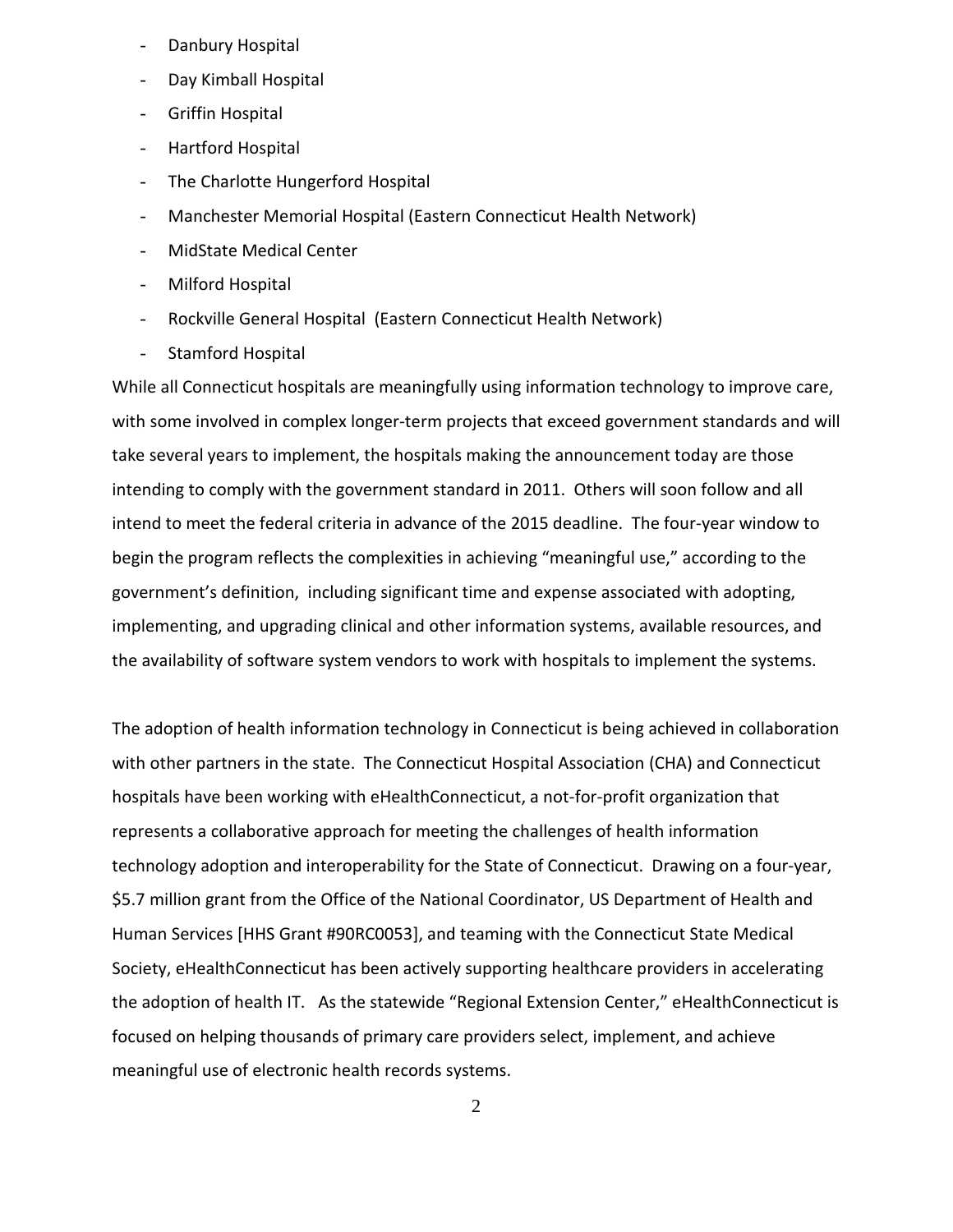Other collaborators include the Department of Public Health (DPH), which helped launch the Health Information Technology Exchange of Connecticut (HITE-CT), a public-private entity with legislative authority to develop health information exchanges in the state; the Department of Social Services, which is administering the state's Medicaid incentive program; and Capital Community College.

## **Background**

As authorized by the American Recovery and Reinvestment Act of 2009, providers that are meaningful users of certified EHR systems are eligible to receive temporary Medicare and Medicaid incentive payments beginning as early as federal fiscal year (FFY) 2011. Medicare payment penalties begin in FFY 2015 for eligible providers who fail to achieve meaningful use status.

In July 2010, the Centers for Medicare and Medicaid services (CMS) published its final rules regarding Meaningful Use that require hospitals to meet a total of 19 EHR functionality requirements. Fourteen of the functionality requirements are mandatory and are established by CMS as "core" requirements. CMS established a "menu" of 10 additional functionality requirements, from which hospitals, with some limitations, are allowed to choose five. For physicians, 20 requirements must be met, with 15 mandatory and five additional requirements chosen from a menu of 10. Each requirement for both hospitals and physicians is associated with detailed measures to ensure that the objective is met.

To be eligible for the incentive payments, hospitals and physicians must use EHR systems that have been certified by independent agencies under the direction of the Office of the National Coordinator for Health Information Technology (ONC).

Under the law, eligible hospitals that achieve meaningful use status can receive both Medicare and Medicaid incentive payments for up to four years, beginning as early as federal fiscal year (FFY) 2011 and as late as FFY 2015.

3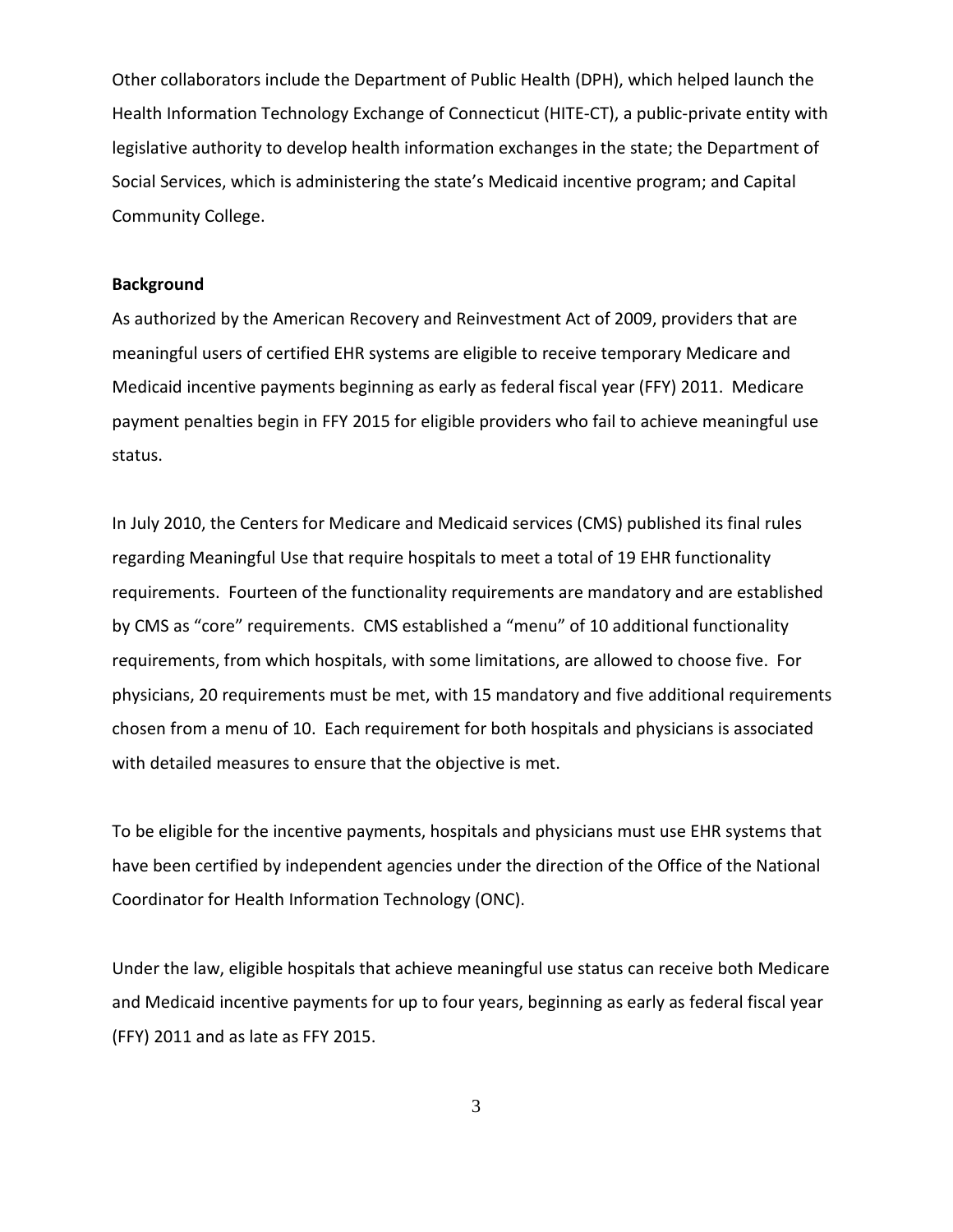For further information, contact:

- **CHA,** John Brady, Vice President, 203.294.7201, [bradyj@chime.org](mailto:bradyj@chime.org)
- **eHealthConnecticut,** Scott Cleary, Program Director, 860.240.5600, [scleary@gosmcpartners.org](mailto:scleary@gosmcpartners.org)
- The William W. Backus Hospital, Mike Cushing, 860.889.8331 x 3839, [mcushing@wwbh.org](mailto:mcushing@wwbh.org)
- **Bridgeport Hospital,** John Cappiello, Media Relations Coordinator, 203.384.3637 [kjcapp@bpthosp.org](mailto:kjcapp@bpthosp.org)
- Bristol Hospital and Health Care Group, Kathleen Buckley, Vice President, Strategic Planning & Business Development, 860. 585. 3837, [kbuckley@bristolhospital.org](mailto:kbuckley@bristolhospital.org)
- **The Hospital of Central Connecticut,** Helayne Lightstone**,** Director of Corporate Communications, 860.224.5470, [hlightstone@thocc.org](mailto:hlightstone@thocc.org)
- **Danbury Hospital,** Andrea Rynn, Director, Public & Government Relations, 203.739. 7919, [andrearynn@danhosp.org](mailto:andrearynn@danhosp.org)
- **Day Kimball Hospital,** Laura Engberg**,** Corporate Communications & Marketing Specialist, 860.963.6384, [lengberg@DayKimball.org](mailto:lengberg@DayKimball.org)
- **Griffin Hospital**, Ken Roberts, Director of Communications and Public Affairs, 203.732.7432, [kroberts@griffinhealth.org](mailto:kroberts@griffinhealth.org)
- **Hartford Hospital,** Rebecca Stewart**,** Manager, Media Relations, 860.545. 4285, [rstewart@harthosp.org](mailto:rstewart@harthosp.org)
- **The Charlotte Hungerford Hospital**, Tim LeBouthillier, Director, Marketing & Public Relations, 860.496.6544, [tlebouthillier@hungerford.org](mailto:tlebouthillier@hungerford.org)
- **Manchester Memorial Hospital,** Charles Covin, Vice President, Information Technology, 860.533.2909, Ccovin@echn.org
- **MidState Medical Center,** Pamela Cretella, Communications Project Manager, 203.694.8732, [pcretella@midstatemedical.org](https://mail1.cthosp.org/owa/redir.aspx?C=751e6dfb5c6d4f49997d2ae152e1a142&URL=mailto%3apcretella%40midstatemedical.org)
- **Milford Hospital,** Karen Kipfer, Director of Community Relations, [Karen.Kipfer@milfordhospital.org,](mailto:Karen.Kipfer@milfordhospital.org) 203.876.4060
- Rockville General Hospital, Charles Covin, Vice President, Information Technology, 860.533.2909, Ccovin@echn.org,
- **Stamford Hospital,** Scott Orstad, Manager of Corporate Communications, 203.276.5933**,**  [sorstad@stamhealth.org,](mailto:sorstad@stamhealth.org)